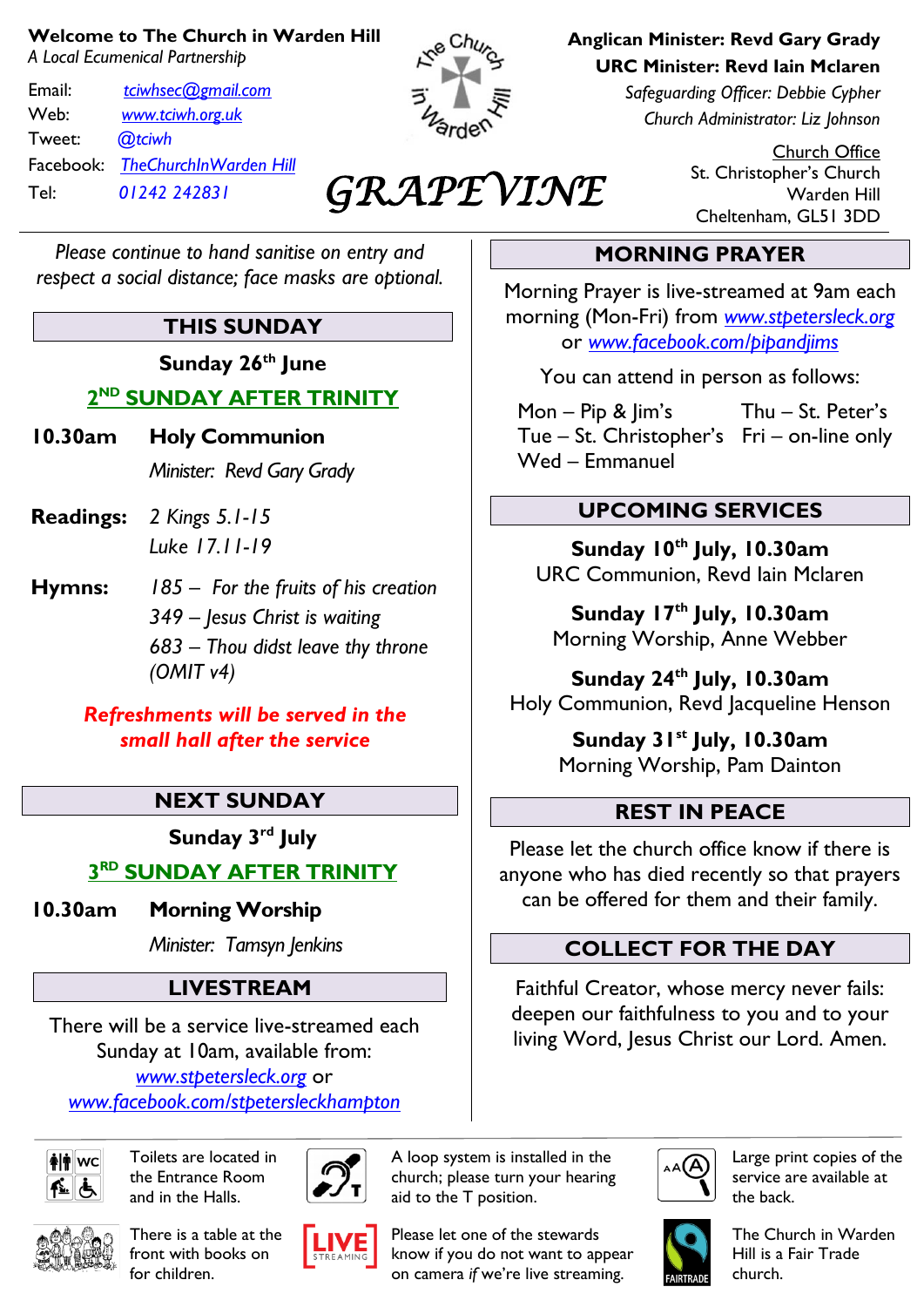#### **WEEKLY CALENDAR OF EVENTS**

*St. Christopher's is open 9am-4pm each day.*

|     | <b>Mon</b> 19.30   Recorder Group                                          |
|-----|----------------------------------------------------------------------------|
|     | <b>Tue</b>   09.00   Morning Prayer, St Christopher's<br>19.30 House Group |
|     | Wed   19.00   Bellringing                                                  |
| Fri | 18.00 Choir Practice                                                       |

#### **FIRST READING**

#### *2 Kings 5.1--15*

Naaman, commander of the army of the king of Aram, was a great man and in high favour with his master, because by him the Lord had given victory to Aram. The man, though a mighty warrior, suffered from leprosy. **<sup>2</sup>** Now the Arameans on one of their raids had taken a young girl captive from the land of Israel, and she served Naaman's wife. **<sup>3</sup>** She said to her mistress, 'If only my lord were with the prophet who is in Samaria! He would cure him of his leprosy.' **<sup>4</sup>** So Naaman went in and told his lord just what the girl from the land of Israel had said. **<sup>5</sup>**And the king of Aram said, 'Go then, and I will send along a letter to the king of Israel.' **<sup>6</sup>** He brought the letter to the king of Israel, which read, 'When this letter reaches you, know that I have sent to you my servant Naaman, that you may cure him of his leprosy.' **<sup>7</sup>**When the king of Israel read the letter, he tore his clothes and said, 'Am I God, to give death or life, that this man sends word to me to cure a man of his leprosy? Just look and see how he is trying to pick a quarrel with me.' **<sup>8</sup>** But when Elisha the man of God heard that the king of Israel had torn his clothes, he sent a message to the king, 'Why have you torn your clothes? Let him come to me, that he may learn that there is a prophet in Israel.' **9** So Naaman came with his horses and chariots, and halted at the entrance of Elisha's house. **<sup>10</sup>** Elisha sent a messenger to him, saying, 'Go, wash in the Jordan seven times, and your flesh shall be restored and you shall be clean.' **<sup>11</sup>** But Naaman became angry and went away,

saying, 'I thought that for me he would surely come out, and stand and call on the name of the Lord his God, and would wave his hand over the spot, and cure the leprosy! **<sup>12</sup>** Are not Abana and Pharpar, the rivers of Damascus, better than all the waters of Israel? Could I not wash in them, and be clean?' He turned and went away in a rage. **<sup>13</sup>** But his servants approached and said to him, 'Father, if the prophet had commanded you to do something difficult, would you not have done it? How much more, when all he said to you was, "Wash, and be clean"?' **<sup>14</sup>** So he went down and immersed himself seven times in the Jordan, according to the word of the man of God; his flesh was restored like the flesh of a young boy, and he was clean.

<sup>15</sup> Then he returned to the man of God, he and all his company; he came and stood before him and said, 'Now I know that there is no God in all the earth except in Israel; please accept a present from your servant.'

#### **SECOND READING**

#### *Luke 17.11-19*

On the way to Jerusalem Jesus was going through the region between Samaria and Galilee. <sup>12</sup> As he entered a village, ten lepers approached him. Keeping their distance, **<sup>13</sup>** they called out, saying, 'Jesus, Master, have mercy on us!' **<sup>14</sup>**When he saw them, he said to them, 'Go and show yourselves to the priests.' And as they went, they were made clean. **<sup>15</sup>** Then one of them, when he saw that he was healed, turned back, praising God with a loud voice. **<sup>16</sup>** He prostrated himself at Jesus' feet and thanked him. And he was a Samaritan. **<sup>17</sup>** Then Jesus asked, 'Were not ten made clean? But the other nine, where are they? **<sup>18</sup>**Was none of them found to return and give praise to God except this foreigner?' **<sup>19</sup>** Then he said to him, 'Get up and go on your way; your faith has made you well.'

*Please note that the wording of the readings may differ very slightly in the service itself.*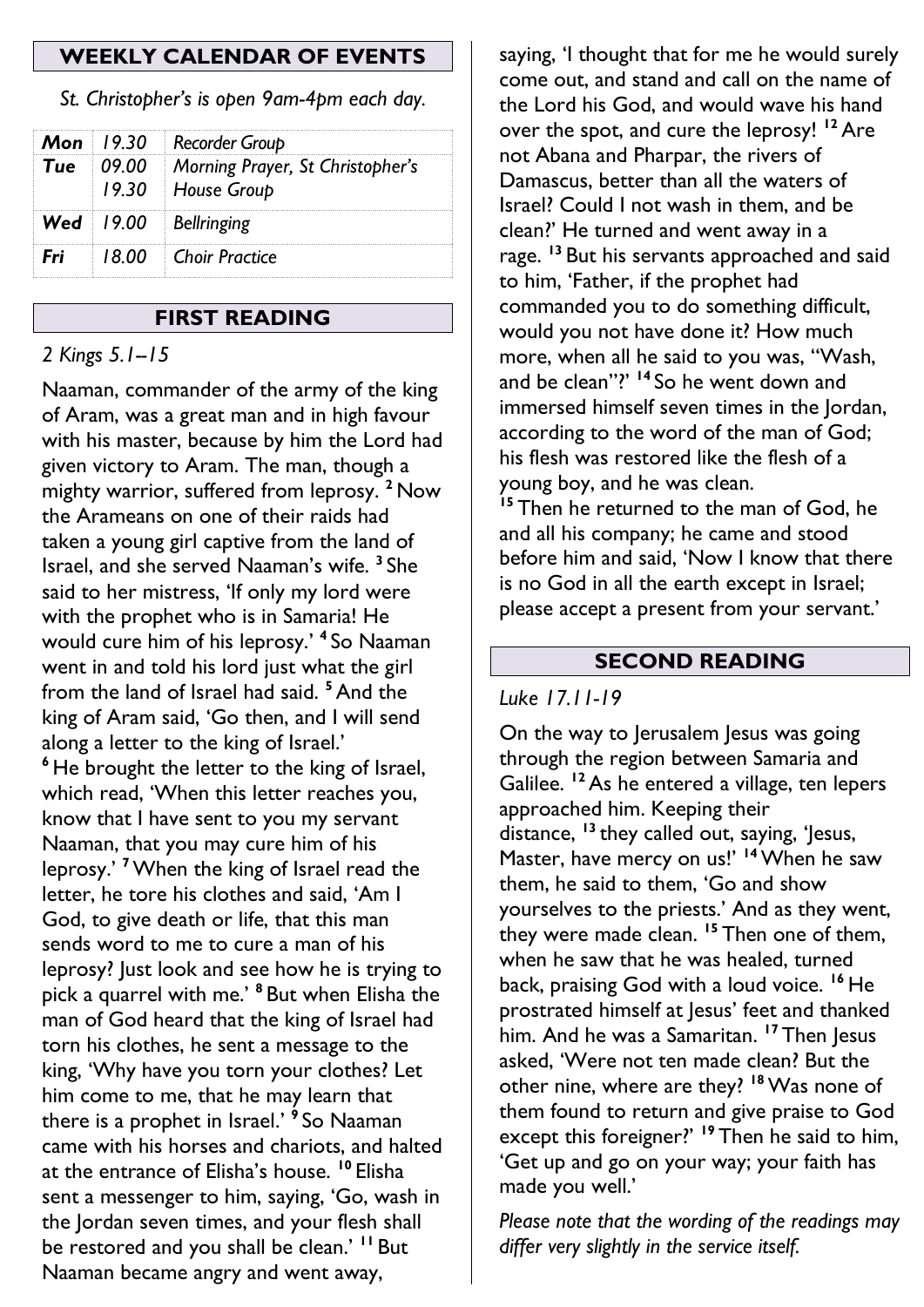#### **PRAYERS**

## **WEEKLY PRAYER FOCUS**

|      | <b>26th</b> Rothermere & Lilac Closes         |  |
|------|-----------------------------------------------|--|
|      | <b>27th</b> Tamarisk Close & Wisteria Court   |  |
|      | <b>28th</b> Rosehip & Camellia Courts         |  |
|      | <b>29th</b> Stancombe Grove & Azalea Drive    |  |
|      | <b>30th</b> Bluebell Grove & Lavender Road    |  |
|      | <b>31st</b> Sissinghurst Grove & Ansell Close |  |
| I st | Salisbury Avenue & Katharine Court            |  |

## **MYANMAR UPDATE**

Across Myanmar there has been widespread opposition to the violent military coup in February of last year, leading to conflict between the military and protestors. The violence has forced more than 1 million people to flee their homes. While some have fled the country, many remain homeless and are living in temporary shelters. Finding a job is difficult, accessing money is hard through banks. Education and healthcare have been severely disrupted. Hunger levels are rising as the violence has forced people to abandon farms. Please pray for provision of safe shelter, clean water and food, and for peace and healing.

## **PRAYERS FOR UKRAINE**

There are a number of ways to support, or engage with, the crisis in Ukraine...

- 1. **Pray** Spend some time each day to pray for the people and place of Ukraine.
- 2. **Donate** Please use the DEC link below: *[www.dec.org.uk/appeal/ukraine-humanitarian](http://www.dec.org.uk/appeal/ukraine-humanitarian-appeal)[appeal](http://www.dec.org.uk/appeal/ukraine-humanitarian-appeal)*
- 3. **Listen** To a special sung 'Prayer for Ukraine', which is sung in Ukrainian *[here](https://stpetersleck.org/wp-content/uploads/2022/03/Prayer-for-Ukraine_St-Peters-Choir_MP3.mp3)*.
- 4. **Psalm 31** A psalm of faith, hope and courage for the people of Ukraine, click *[here](https://stpetersleck.org/psalm_31_ukraine-720p/)*.

#### **WEEKLY NOTICES**

All contributions should be emailed directly to Liz Johnson in the Church Office at: *[tciwhsec@gmail.com](mailto:tciwhsec@gmail.com)* by **9am** each Thursday. Any longer items may be edited if we're tight on space for that week! Please also let the office know if there is a 'significant' birthday or anniversary that needs to be mentioned in the coming week.

## **JULY LANTERN**

The July edition of the Lantern magazine will be in Church to collect from Thursday morning 23<sup>rd</sup> June.

## **WEDNESDAY SOCIAL GROUP**

The next meeting of the Wednesday Social Group is on 13 July – *'Snips & Threads'* a talk by Louise Parker.

## **CHURCH FIRE DRILL**

The fire drill will take place on **Sun 3 rd July** immediately after the morning service. At the sound of the alarm, please:

- Leave the building through the nearest door.
- Cross Lincoln Avenue and wait between the shrubbery and the flats car park entrance.

At this point we will check that everyone is present. Arrangements will be announced at the start of that morning's service.

Richard Neale (on 07932 675125) is happy to talk to anyone beforehand if they have any concerns as to what will take place.

## **FIRST AID TRAINING**

We will be arranging a First Aid Training course in the team and are looking for a rep from each church to attend. If you are interested in attending, please let Liz Johnson know via *[parishofficeleck@btinternet.com](mailto:parishofficeleck@btinternet.com)*. Once we have some idea of numbers, we will look at booking something.